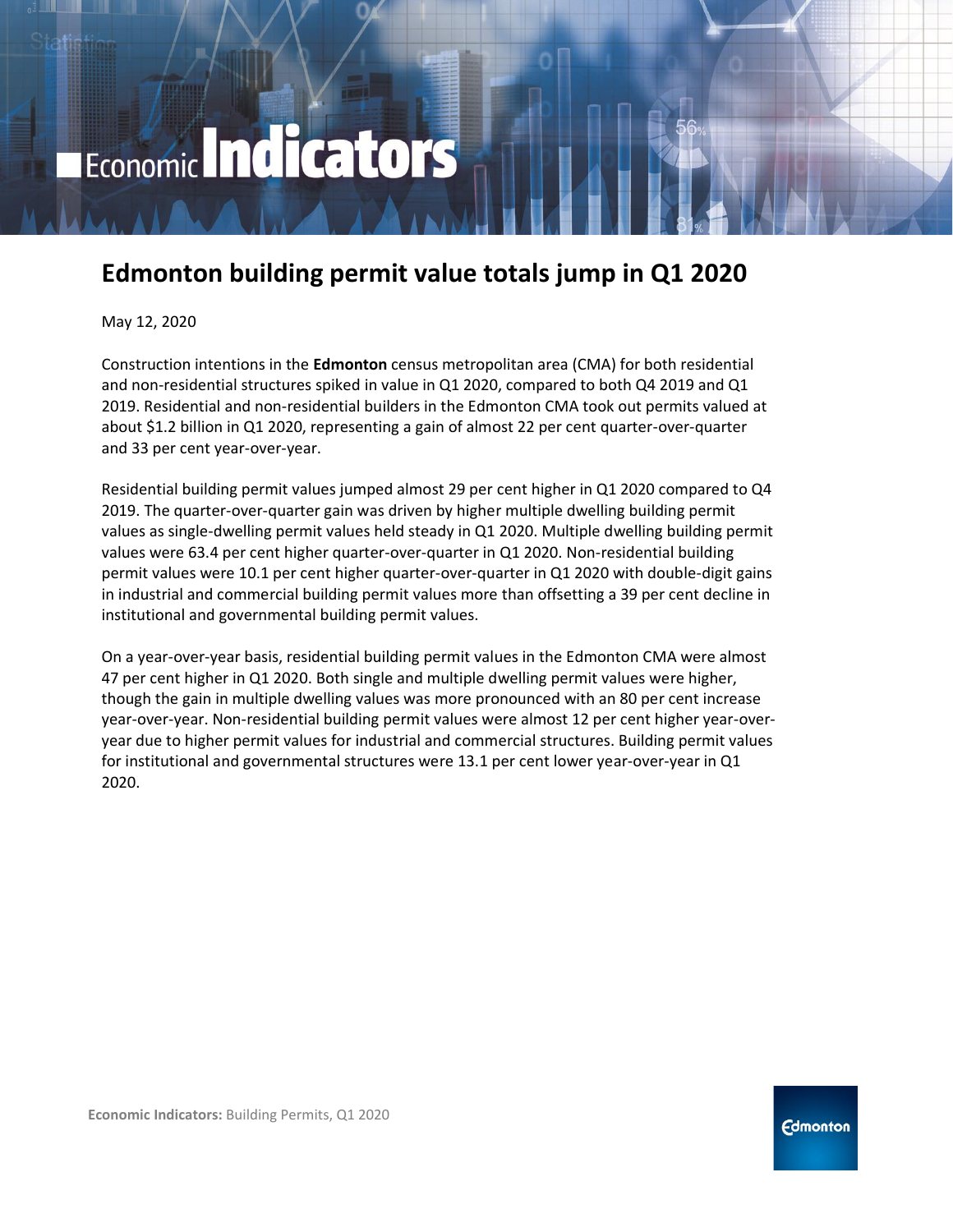

Source: Statistics Canada, Table 34-10-0066-01; seasonally adjusted

In **Alberta**, total building permit values in Q1 2020 were marginally higher quarter-over-quarter and gained almost 11 per cent year-over-year. Residential building permit values gained in Q1 2020 relative to both Q4 2019 and Q1 2020. Non-residential building permit values in Q1 2020, however, were almost three per cent lower compared to Q4 2019 as permit values for commercial, institutional and governmental structures declined. Compared to Q1 2019, however, non-residential permit values gained 7.3 per cent in Q1 2020.

The total value of residential and non-residential building permits issued by municipalities across **Canada** in Q1 2020 declined by one per cent compared to Q4 2019 but was 2.1 per cent higher year-over-year. Residential construction intentions in Q1 2020 were higher on both a quarterover-quarter and year-over-year basis. Non-residential building permit values in Q1 2020, however, declined by almost 11 per cent compared to Q4 2019 and by 3.6 per cent year-overyear. Building permit values for all three non-residential segments in Q1 2020 were lower quarter-over-quarter, as well as year-over-year.

|                     | Seasonally Adjusted Value (\$ millions)        |                     |           |           |           | % Change          |            |
|---------------------|------------------------------------------------|---------------------|-----------|-----------|-----------|-------------------|------------|
|                     | Q1 2019                                        | Q <sub>2</sub> 2019 | Q3 2019   | Q4 2019r  | Q1 2020p  | Quarter-<br>over- | Year-over- |
|                     | (Jan-Mar)                                      | (Apr-Jun)           | (Jul-Sep) | (Oct-Dec) | (Jan-Mar) | Quarter           | Year       |
| <b>Edmonton CMA</b> | 871.4                                          | 962.4               | 1,084.0   | 948.3     | 1,155.7   | 21.9              | 32.6       |
| Residential         | 521.6                                          | 577.1               | 572.3     | 593.1     | 764.7     | 28.9              | 46.6       |
| Non-Residential     | 349.8                                          | 385.3               | 511.6     | 355.2     | 391.0     | 10.1              | 11.8       |
| Alberta             | 2,725.3                                        | 2,944.5             | 2,981.7   | 2,995,8   | 3,020.4   | 0.8               | 10.8       |
| Residential         | 1,676.6                                        | 1,697.4             | 1,788.1   | 1,836.8   | 1,895.7   | 3.2               | 13.1       |
| Non-Residential     | 1,048.7                                        | 1,247.2             | 1,193.5   | 1,159.0   | 1,124.7   | $-3.0$            | 7.3        |
| Canada              | 24,717.9                                       | 26,417.9            | 26,236.0  | 25,491.8  | 25,232.2  | $-1.0$            | 2.1        |
| Residential         | 14,929.1                                       | 16,194.6            | 16,062.6  | 14,926.4  | 15,793.1  | 5.8               | 5.8        |
| Non-Residential     | 9,788.8                                        | 10,223.4            | 10,173.4  | 10,565.3  | 9,439.1   | $-10.7$           | $-3.6$     |
|                     | Source: Statistics Canada, Table 34-10-0066-01 |                     |           |           |           |                   |            |
|                     | $p$ – preliminary; $r$ - revised               |                     |           |           |           |                   |            |

**Value of Building Permits - Edmonton CMA, Alberta and Canada**